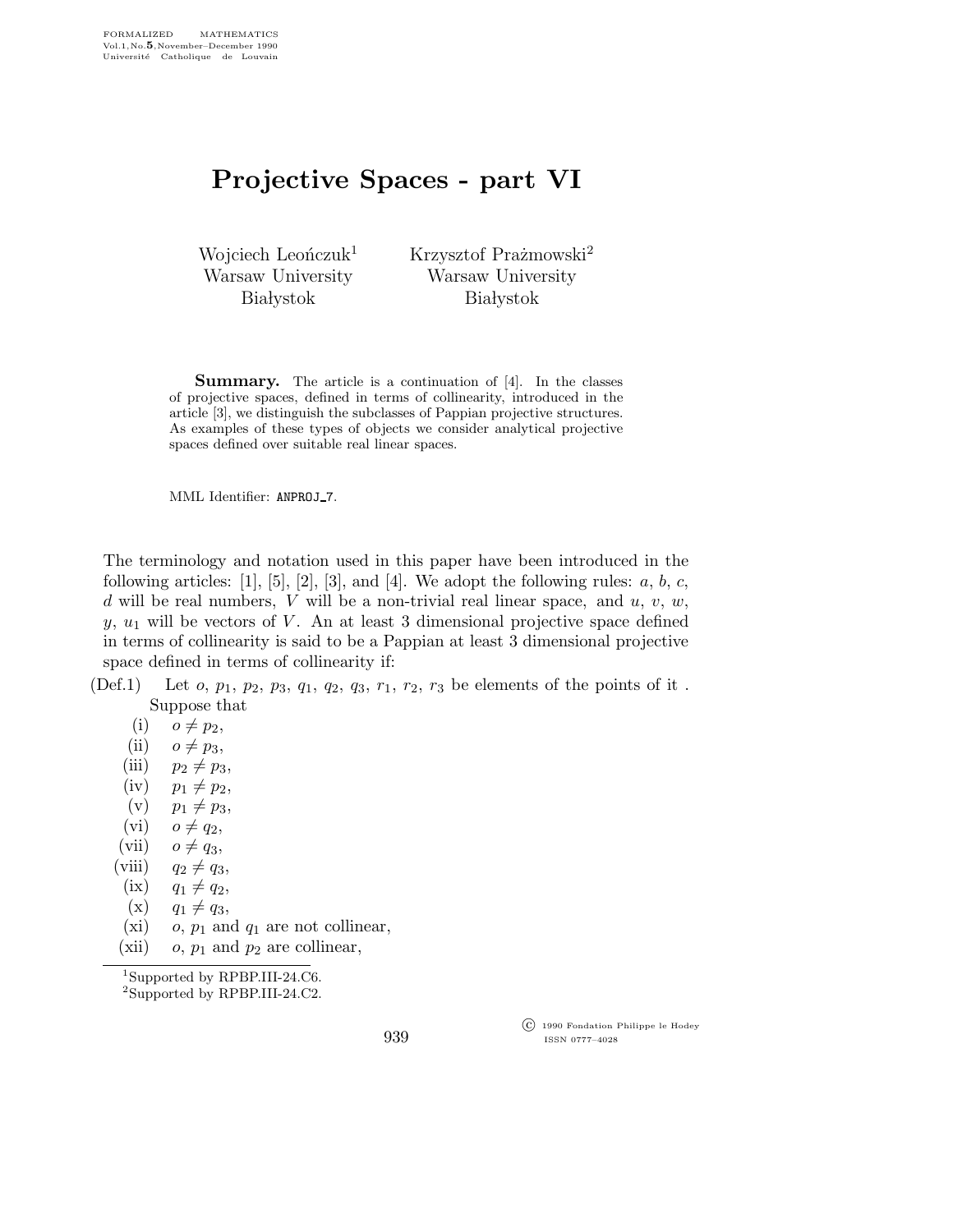- (xiii) o,  $p_1$  and  $p_3$  are collinear,
- (xiv) o,  $q_1$  and  $q_2$  are collinear,
- $(xv)$  *o*,  $q_1$  and  $q_3$  are collinear,
- (xvi)  $p_1$ ,  $q_2$  and  $r_3$  are collinear, (xvii)  $q_1$ ,  $p_2$  and  $r_3$  are collinear,
- (xviii)  $p_1$ ,  $q_3$  and  $r_2$  are collinear,
- $(xix)$  p<sub>3</sub>,  $q_1$  and  $r_2$  are collinear,
- $(xx)$  p<sub>2</sub>, q<sub>3</sub> and  $r_1$  are collinear,
- $(xxi)$   $p_3$ ,  $q_2$  and  $r_1$  are collinear.

Then  $r_1$ ,  $r_2$  and  $r_3$  are collinear.

We now state four propositions:

- (1) Let  $C_1$  be an at least 3 dimensional projective space defined in terms of collinearity. Then  $C_1$  is a Pappian at least 3 dimensional projective space defined in terms of collinearity if and only if for all elements  $o, p_1, p_2, p_3$ ,  $q_1, q_2, q_3, r_1, r_2, r_3$  of the points of  $C_1$  such that  $o \neq p_2$  and  $o \neq p_3$  and  $p_2 \neq p_3$  and  $p_1 \neq p_2$  and  $p_1 \neq p_3$  and  $o \neq q_2$  and  $o \neq q_3$  and  $q_2 \neq q_3$  and  $q_1 \neq q_2$  and  $q_1 \neq q_3$  and  $o, p_1$  and  $q_1$  are not collinear and  $o, p_1$  and  $p_2$ are collinear and  $o$ ,  $p_1$  and  $p_3$  are collinear and  $o$ ,  $q_1$  and  $q_2$  are collinear and o,  $q_1$  and  $q_3$  are collinear and  $p_1$ ,  $q_2$  and  $r_3$  are collinear and  $q_1$ ,  $p_2$ and  $r_3$  are collinear and  $p_1$ ,  $q_3$  and  $r_2$  are collinear and  $p_3$ ,  $q_1$  and  $r_2$  are collinear and  $p_2$ ,  $q_3$  and  $r_1$  are collinear and  $p_3$ ,  $q_2$  and  $r_1$  are collinear holds  $r_1$ ,  $r_2$  and  $r_3$  are collinear.
- (2) If there exist u, v, w, u<sub>1</sub> such that for all a, b, c, d such that  $((a \cdot u + b \cdot u))$  $(v) + c \cdot w + d \cdot u_1 = 0_V$  holds  $a = 0$  and  $b = 0$  and  $c = 0$  and  $d = 0$ , then the projective space over  $V$  is a Pappian at least 3 dimensional projective space defined in terms of collinearity.
- (3) Let  $C_1$  be a collinearity structure. Then  $C_1$  is a Pappian at least 3 dimensional projective space defined in terms of collinearity if and only if the following conditions are satisfied:
	- (i) for all elements p, q, r of the points of  $C_1$  holds p, q and p are collinear and  $p, p$  and  $q$  are collinear and  $p, q$  and  $q$  are collinear,
	- for all elements p, q, r, r<sub>1</sub>, r<sub>2</sub> of the points of  $C_1$  such that  $p \neq q$  and p, q and r are collinear and p, q and  $r_1$  are collinear and p, q and  $r_2$  are collinear holds  $r$ ,  $r_1$  and  $r_2$  are collinear,
- (iii) for every elements p, q of the points of  $C_1$  there exists an element r of the points of  $C_1$  such that  $p \neq r$  and  $q \neq r$  and p, q and r are collinear,
- (iv) for all elements p,  $p_1$ ,  $p_2$ , r,  $r_1$  of the points of  $C_1$  such that p,  $p_1$  and r are collinear and  $p_1$ ,  $p_2$  and  $r_1$  are collinear there exists an element  $r_2$ of the points of  $C_1$  such that p,  $p_2$  and  $r_2$  are collinear and r,  $r_1$  and  $r_2$ are collinear,
- (v) there exist elements p,  $p_1$ , q,  $q_1$  of the points of  $C_1$  such that for no element r of the points of  $C_1$  holds p,  $p_1$  and r are collinear and q,  $q_1$  and r are collinear,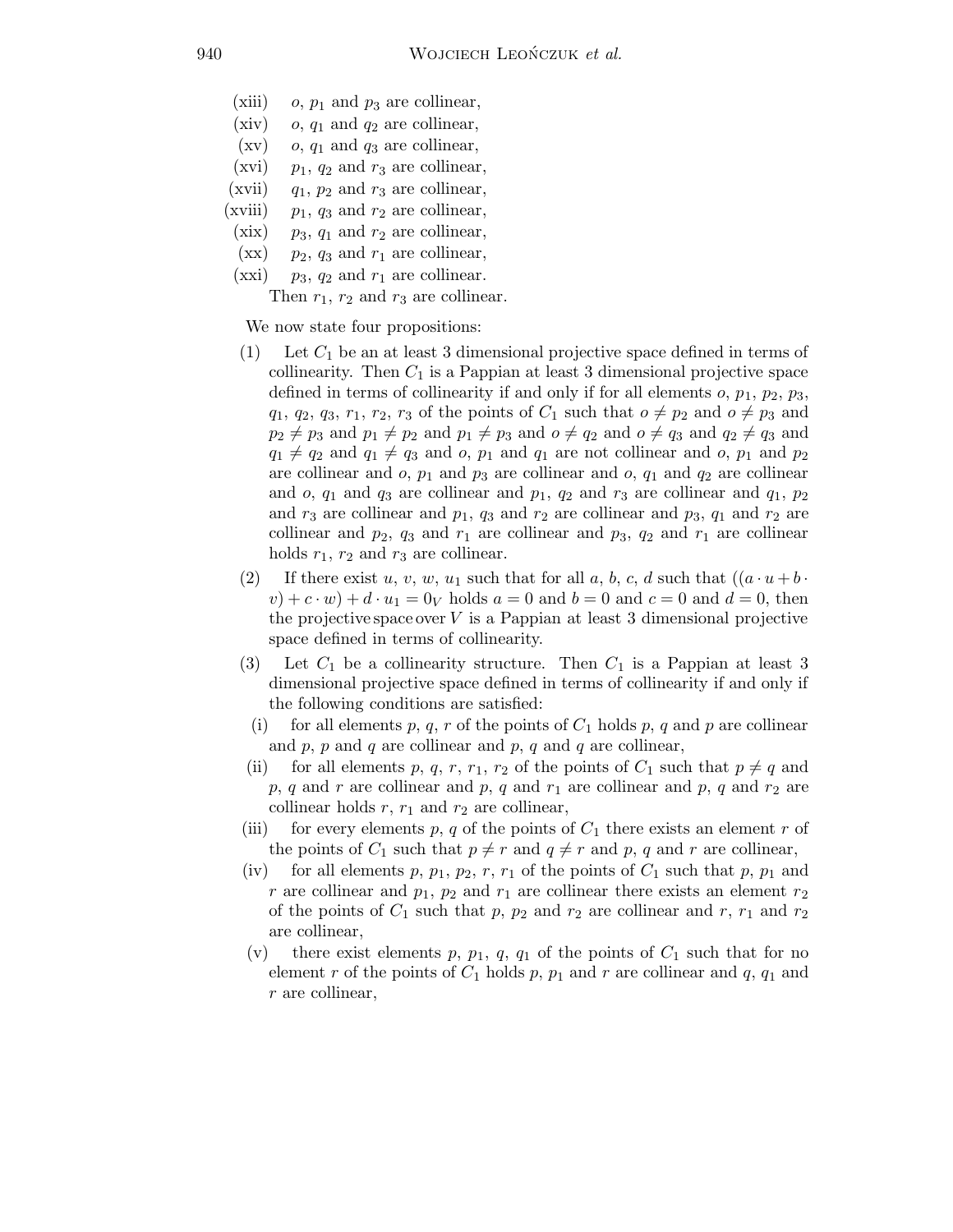- (vi) for all elements  $o, p_1, p_2, p_3, q_1, q_2, q_3, r_1, r_2, r_3$  of the points of  $C_1$ such that  $o \neq p_2$  and  $o \neq p_3$  and  $p_2 \neq p_3$  and  $p_1 \neq p_2$  and  $p_1 \neq p_3$  and  $o \neq q_2$  and  $o \neq q_3$  and  $q_2 \neq q_3$  and  $q_1 \neq q_2$  and  $q_1 \neq q_3$  and  $o, p_1$  and  $q_1$  are not collinear and  $o$ ,  $p_1$  and  $p_2$  are collinear and  $o$ ,  $p_1$  and  $p_3$  are collinear and  $o$ ,  $q_1$  and  $q_2$  are collinear and  $o$ ,  $q_1$  and  $q_3$  are collinear and  $p_1, q_2$  and  $r_3$  are collinear and  $q_1, p_2$  and  $r_3$  are collinear and  $p_1, q_3$  and  $r_2$ are collinear and  $p_3$ ,  $q_1$  and  $r_2$  are collinear and  $p_2$ ,  $q_3$  and  $r_1$  are collinear and  $p_3$ ,  $q_2$  and  $r_1$  are collinear holds  $r_1$ ,  $r_2$  and  $r_3$  are collinear.
- (4) For every  $C_1$  being a collinearity structure holds  $C_1$  is a Pappian at least 3 dimensional projective space defined in terms of collinearity if and only if  $C_1$  is a Pappian projective space defined in terms of collinearity and there exist elements p,  $p_1$ , q,  $q_1$  of the points of  $C_1$  such that for no element r of the points of  $C_1$  holds p,  $p_1$  and r are collinear and q,  $q_1$  and r are collinear.

A Fanoian at least 3 dimensional projective space defined in terms of collinearity is called a Fano-Pappian at least 3 dimensional projective space defined in terms of collinearity if:

- (Def.2) Let  $o, p_1, p_2, p_3, q_1, q_2, q_3, r_1, r_2, r_3$  be elements of the points of it. Suppose that
	- $(i)$   $o \neq p_2$ ,
	- (ii)  $o \neq p_3$ ,
	- (iii)  $p_2 \neq p_3$ ,
	- $(iv)$   $p_1 \neq p_2$ ,
	- $(v)$   $p_1 \neq p_3$ ,
	- (vi)  $o \neq q_2$ ,
	- (vii)  $o \neq q_3$ ,
	- (viii)  $q_2 \neq q_3$ ,
	- $(ix)$   $q_1 \neq q_2,$
	- $(x)$   $q_1 \neq q_3$ ,
	- (xi) o,  $p_1$  and  $q_1$  are not collinear,
	- (xii) o,  $p_1$  and  $p_2$  are collinear,
	- (xiii) o,  $p_1$  and  $p_3$  are collinear,
	- (xiv)  $o, q_1$  and  $q_2$  are collinear,
	- $(xv)$  o,  $q_1$  and  $q_3$  are collinear,
	- (xvi)  $p_1$ ,  $q_2$  and  $r_3$  are collinear,
	- (xvii)  $q_1$ ,  $p_2$  and  $r_3$  are collinear,
	- (xviii)  $p_1$ ,  $q_3$  and  $r_2$  are collinear,
	- (xix)  $p_3$ ,  $q_1$  and  $r_2$  are collinear,
	- $(xx)$  p<sub>2</sub>, q<sub>3</sub> and  $r_1$  are collinear,
	- (xxi)  $p_3$ ,  $q_2$  and  $r_1$  are collinear.

Then  $r_1$ ,  $r_2$  and  $r_3$  are collinear.

One can prove the following propositions:

(5) Let  $C_1$  be a Fanoian at least 3 dimensional projective space defined in terms of collinearity. Then  $C_1$  is a Fano-Pappian at least 3 dimensional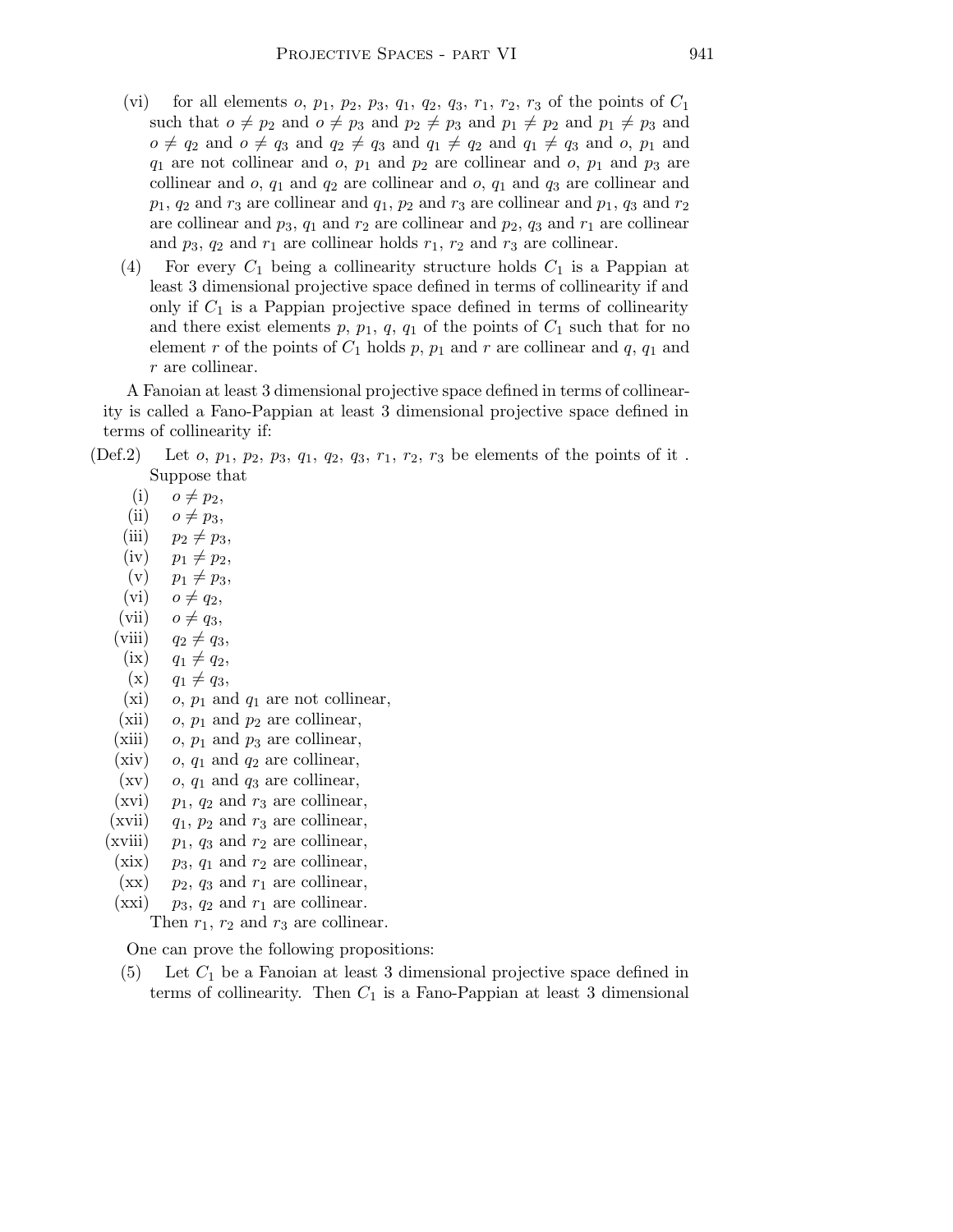projective space defined in terms of collinearity if and only if for all elements o,  $p_1$ ,  $p_2$ ,  $p_3$ ,  $q_1$ ,  $q_2$ ,  $q_3$ ,  $r_1$ ,  $r_2$ ,  $r_3$  of the points of  $C_1$  such that  $o \neq p_2$  and  $o \neq p_3$  and  $p_2 \neq p_3$  and  $p_1 \neq p_2$  and  $p_1 \neq p_3$  and  $o \neq q_2$  and  $o \neq q_3$  and  $q_2 \neq q_3$  and  $q_1 \neq q_2$  and  $q_1 \neq q_3$  and  $o, p_1$  and  $q_1$  are not collinear and  $o$ ,  $p_1$  and  $p_2$  are collinear and  $o$ ,  $p_1$  and  $p_3$  are collinear and o,  $q_1$  and  $q_2$  are collinear and o,  $q_1$  and  $q_3$  are collinear and  $p_1$ ,  $q_2$  and  $r_3$ are collinear and  $q_1$ ,  $p_2$  and  $r_3$  are collinear and  $p_1$ ,  $q_3$  and  $r_2$  are collinear and  $p_3$ ,  $q_1$  and  $r_2$  are collinear and  $p_2$ ,  $q_3$  and  $r_1$  are collinear and  $p_3$ ,  $q_2$ and  $r_1$  are collinear holds  $r_1$ ,  $r_2$  and  $r_3$  are collinear.

- (6) If there exist u, v, w, u<sub>1</sub> such that for all a, b, c, d such that  $((a \cdot u +$  $(b \cdot v) + c \cdot w + d \cdot u_1 = 0_V$  holds  $a = 0$  and  $b = 0$  and  $c = 0$  and  $d = 0$ , then the projective space over  $V$  is a Fano-Pappian at least 3 dimensional projective space defined in terms of collinearity.
- (7) Let  $C_1$  be a collinearity structure. Then  $C_1$  is a Fano-Pappian at least 3 dimensional projective space defined in terms of collinearity if and only if the following conditions are satisfied:
	- (i) for all elements p, q, r of the points of  $C_1$  holds p, q and p are collinear and  $p$ ,  $p$  and  $q$  are collinear and  $p$ ,  $q$  and  $q$  are collinear,
- (ii) for all elements p, q, r, r<sub>1</sub>, r<sub>2</sub> of the points of  $C_1$  such that  $p \neq q$  and  $p, q$  and r are collinear and  $p, q$  and  $r_1$  are collinear and  $p, q$  and  $r_2$  are collinear holds  $r, r_1$  and  $r_2$  are collinear,
- (iii) for every elements p, q of the points of  $C_1$  there exists an element r of the points of  $C_1$  such that  $p \neq r$  and  $q \neq r$  and p, q and r are collinear,
- (iv) for all elements p,  $p_1$ ,  $p_2$ , r,  $r_1$  of the points of  $C_1$  such that p,  $p_1$  and r are collinear and  $p_1$ ,  $p_2$  and  $r_1$  are collinear there exists an element  $r_2$ of the points of  $C_1$  such that p,  $p_2$  and  $r_2$  are collinear and r,  $r_1$  and  $r_2$ are collinear,
- (v) for all elements  $p_1$ ,  $r_2$ ,  $q$ ,  $r_1$ ,  $q_1$ ,  $p$ ,  $r$  of the points of  $C_1$  such that  $p_1$ ,  $r_2$  and q are collinear and  $r_1$ ,  $q_1$  and q are collinear and  $p_1$ ,  $r_1$  and p are collinear and  $r_2$ ,  $q_1$  and p are collinear and  $p_1$ ,  $q_1$  and r are collinear and  $r_2$ ,  $r_1$  and r are collinear and p, q and r are collinear holds  $p_1$ ,  $r_2$  and  $q_1$ are collinear or  $p_1, r_2$  and  $r_1$  are collinear or  $p_1, r_1$  and  $q_1$  are collinear or  $r_2$ ,  $r_1$  and  $q_1$  are collinear,
- (vi) there exist elements p,  $p_1$ ,  $q$ ,  $q_1$  of the points of  $C_1$  such that for no element r of the points of  $C_1$  holds p,  $p_1$  and r are collinear and q,  $q_1$  and r are collinear,
- (vii) for all elements  $o$ ,  $p_1$ ,  $p_2$ ,  $p_3$ ,  $q_1$ ,  $q_2$ ,  $q_3$ ,  $r_1$ ,  $r_2$ ,  $r_3$  of the points of  $C_1$ such that  $o \neq p_2$  and  $o \neq p_3$  and  $p_2 \neq p_3$  and  $p_1 \neq p_2$  and  $p_1 \neq p_3$  and  $o \neq q_2$  and  $o \neq q_3$  and  $q_2 \neq q_3$  and  $q_1 \neq q_2$  and  $q_1 \neq q_3$  and  $o, p_1$  and  $q_1$  are not collinear and o,  $p_1$  and  $p_2$  are collinear and o,  $p_1$  and  $p_3$  are collinear and  $o, q_1$  and  $q_2$  are collinear and  $o, q_1$  and  $q_3$  are collinear and  $p_1, q_2$  and  $r_3$  are collinear and  $q_1, p_2$  and  $r_3$  are collinear and  $p_1, q_3$  and  $r_2$ are collinear and  $p_3$ ,  $q_1$  and  $r_2$  are collinear and  $p_2$ ,  $q_3$  and  $r_1$  are collinear and  $p_3$ ,  $q_2$  and  $r_1$  are collinear holds  $r_1$ ,  $r_2$  and  $r_3$  are collinear.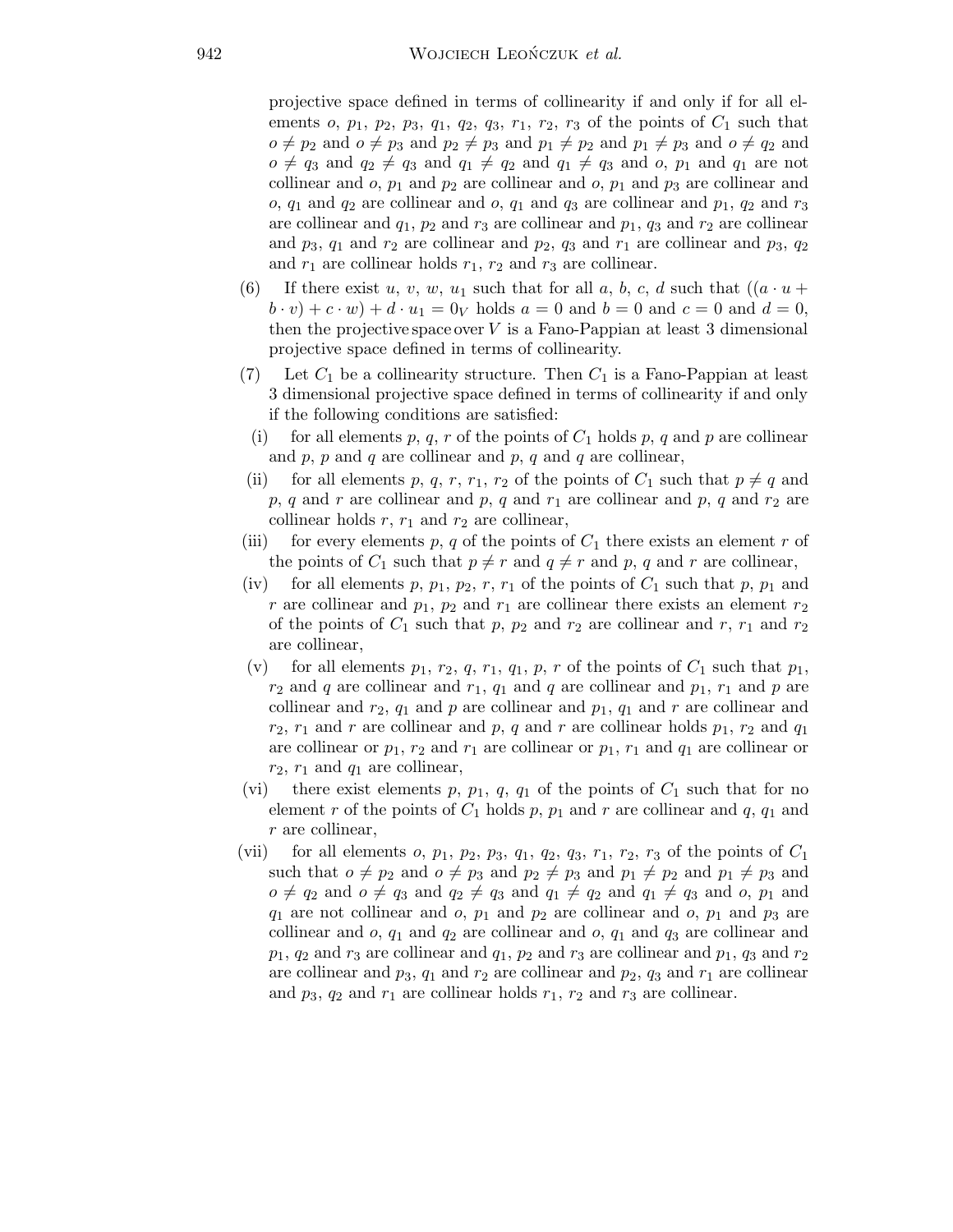- (8) Let  $C_1$  be a collinearity structure. Then  $C_1$  is a Fano-Pappian at least 3 dimensional projective space defined in terms of collinearity if and only if the following conditions are satisfied:
- (i)  $C_1$  is a Pappian at least 3 dimensional projective space defined in terms of collinearity,
- (ii) for all elements  $p_1, r_2, q, r_1, q_1, p, r$  of the points of  $C_1$  such that  $p_1$ ,  $r_2$  and q are collinear and  $r_1$ ,  $q_1$  and q are collinear and  $p_1$ ,  $r_1$  and p are collinear and  $r_2$ ,  $q_1$  and p are collinear and  $p_1$ ,  $q_1$  and r are collinear and  $r_2$ ,  $r_1$  and r are collinear and p, q and r are collinear holds  $p_1$ ,  $r_2$  and  $q_1$ are collinear or  $p_1$ ,  $r_2$  and  $r_1$  are collinear or  $p_1$ ,  $r_1$  and  $q_1$  are collinear or  $r_2$ ,  $r_1$  and  $q_1$  are collinear.
- (9) For every  $C_1$  being a collinearity structure holds  $C_1$  is a Fano-Pappian at least 3 dimensional projective space defined in terms of collinearity if and only if  $C_1$  is a Fano-Pappian projective space defined in terms of collinearity and there exist elements p,  $p_1$ ,  $q$ ,  $q_1$  of the points of  $C_1$  such that for no element r of the points of  $C_1$  holds p,  $p_1$  and r are collinear and  $q$ ,  $q_1$  and  $r$  are collinear.

A 3 dimensional projective space defined in terms of collinearity is called a Pappian 3 dimensional projective space defined in terms of collinearity if:

- (Def.3) Let  $o, p_1, p_2, p_3, q_1, q_2, q_3, r_1, r_2, r_3$  be elements of the points of it. Suppose that
	- $(i)$   $o \neq p_2$ ,
	- (ii)  $o \neq p_3$ ,
	- (iii)  $p_2 \neq p_3$ ,
	- $(iv)$   $p_1 \neq p_2$ ,
	- $(v)$   $p_1 \neq p_3$ ,
	- $(vi)$   $o \neq q_2$ ,
	- (vii)  $o \neq q_3$ ,
	- (viii)  $q_2 \neq q_3$ ,
	- $(ix)$   $q_1 \neq q_2,$
	- $(x)$   $q_1 \neq q_3$ ,
	- (xi)  $o, p_1$  and  $q_1$  are not collinear,
	- (xii)  $o, p_1$  and  $p_2$  are collinear,
	- (xiii) o,  $p_1$  and  $p_3$  are collinear,
	- (xiv) o,  $q_1$  and  $q_2$  are collinear,
	- $(xv)$  o,  $q_1$  and  $q_3$  are collinear,
	- (xvi)  $p_1$ ,  $q_2$  and  $r_3$  are collinear,
	- (xvii)  $q_1$ ,  $p_2$  and  $r_3$  are collinear,
	- (xviii)  $p_1$ ,  $q_3$  and  $r_2$  are collinear,
	- (xix)  $p_3$ ,  $q_1$  and  $r_2$  are collinear,
	- $(xx)$  p<sub>2</sub>, q<sub>3</sub> and  $r_1$  are collinear,
	- (xxi)  $p_3$ ,  $q_2$  and  $r_1$  are collinear.

Then  $r_1$ ,  $r_2$  and  $r_3$  are collinear.

The following four propositions are true: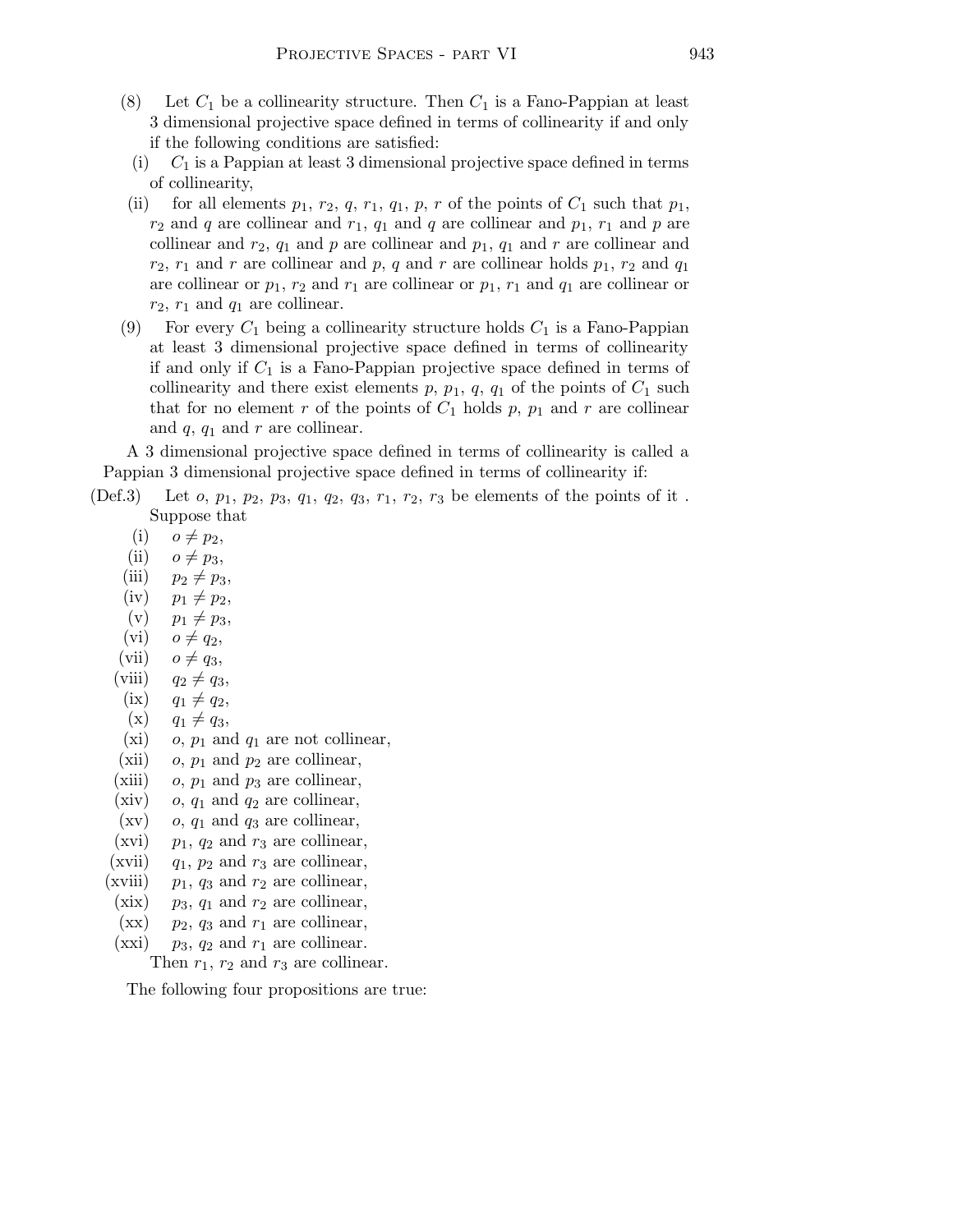- $(10)$  Let  $C_1$  be a 3 dimensional projective space defined in terms of collinearity. Then  $C_1$  is a Pappian 3 dimensional projective space defined in terms of collinearity if and only if for all elements  $o, p_1, p_2, p_3, q_1, q_2, q_3, r_1$ ,  $r_2$ ,  $r_3$  of the points of  $C_1$  such that  $o \neq p_2$  and  $o \neq p_3$  and  $p_2 \neq p_3$  and  $p_1 \neq p_2$  and  $p_1 \neq p_3$  and  $o \neq q_2$  and  $o \neq q_3$  and  $q_2 \neq q_3$  and  $q_1 \neq q_2$  and  $q_1 \neq q_3$  and  $o, p_1$  and  $q_1$  are not collinear and  $o, p_1$  and  $p_2$  are collinear and o,  $p_1$  and  $p_3$  are collinear and o,  $q_1$  and  $q_2$  are collinear and o,  $q_1$ and  $q_3$  are collinear and  $p_1$ ,  $q_2$  and  $r_3$  are collinear and  $q_1$ ,  $p_2$  and  $r_3$  are collinear and  $p_1$ ,  $q_3$  and  $r_2$  are collinear and  $p_3$ ,  $q_1$  and  $r_2$  are collinear and  $p_2$ ,  $q_3$  and  $r_1$  are collinear and  $p_3$ ,  $q_2$  and  $r_1$  are collinear holds  $r_1$ ,  $r_2$ and  $r_3$  are collinear.
- (11) Suppose that
	- (i) there exist u, v, w, u<sub>1</sub> such that for all a, b, c, d such that  $((a \cdot u + b \cdot$  $(v)+c \cdot w$  +  $d \cdot u_1 = 0_V$  holds  $a = 0$  and  $b = 0$  and  $c = 0$  and  $d = 0$  and for every y there exist a, b, c, d such that  $y = ((a \cdot u + b \cdot v) + c \cdot w) + d \cdot u_1$ . Then the projective space over  $V$  is a Pappian 3 dimensional projective space defined in terms of collinearity.
- (12) Let  $C_1$  be a collinearity structure. Then  $C_1$  is a Pappian 3 dimensional projective space defined in terms of collinearity if and only if the following conditions are satisfied:
	- (i) for all elements p, q, r of the points of  $C_1$  holds p, q and p are collinear and  $p$ ,  $p$  and  $q$  are collinear and  $p$ ,  $q$  and  $q$  are collinear,
	- (ii) for all elements p, q, r, r<sub>1</sub>, r<sub>2</sub> of the points of  $C_1$  such that  $p \neq q$  and p, q and r are collinear and p, q and  $r_1$  are collinear and p, q and  $r_2$  are collinear holds  $r$ ,  $r_1$  and  $r_2$  are collinear,
	- (iii) for every elements p, q of the points of  $C_1$  there exists an element r of the points of  $C_1$  such that  $p \neq r$  and  $q \neq r$  and p, q and r are collinear,
	- (iv) for all elements p,  $p_1$ ,  $p_2$ , r,  $r_1$  of the points of  $C_1$  such that p,  $p_1$  and r are collinear and  $p_1$ ,  $p_2$  and  $r_1$  are collinear there exists an element  $r_2$ of the points of  $C_1$  such that p,  $p_2$  and  $r_2$  are collinear and r,  $r_1$  and  $r_2$ are collinear,
	- (v) there exist elements p,  $p_1$ , q,  $q_1$  of the points of  $C_1$  such that for no element r of the points of  $C_1$  holds p,  $p_1$  and r are collinear and q,  $q_1$  and r are collinear,
	- (vi) for every elements p,  $p_1$ ,  $q$ ,  $q_1$ ,  $r_2$  of the points of  $C_1$  there exist elements r,  $r_1$  of the points of  $C_1$  such that p, q and r are collinear and  $p_1$ ,  $q_1$  and  $r_1$  are collinear and  $r_2$ , r and  $r_1$  are collinear,
- (vii) for all elements  $o$ ,  $p_1$ ,  $p_2$ ,  $p_3$ ,  $q_1$ ,  $q_2$ ,  $q_3$ ,  $r_1$ ,  $r_2$ ,  $r_3$  of the points of  $C_1$ such that  $o \neq p_2$  and  $o \neq p_3$  and  $p_2 \neq p_3$  and  $p_1 \neq p_2$  and  $p_1 \neq p_3$  and  $o \neq q_2$  and  $o \neq q_3$  and  $q_2 \neq q_3$  and  $q_1 \neq q_2$  and  $q_1 \neq q_3$  and  $o, p_1$  and  $q_1$  are not collinear and o,  $p_1$  and  $p_2$  are collinear and o,  $p_1$  and  $p_3$  are collinear and  $o, q_1$  and  $q_2$  are collinear and  $o, q_1$  and  $q_3$  are collinear and  $p_1$ ,  $q_2$  and  $r_3$  are collinear and  $q_1$ ,  $p_2$  and  $r_3$  are collinear and  $p_1$ ,  $q_3$  and  $r_2$ are collinear and  $p_3$ ,  $q_1$  and  $r_2$  are collinear and  $p_2$ ,  $q_3$  and  $r_1$  are collinear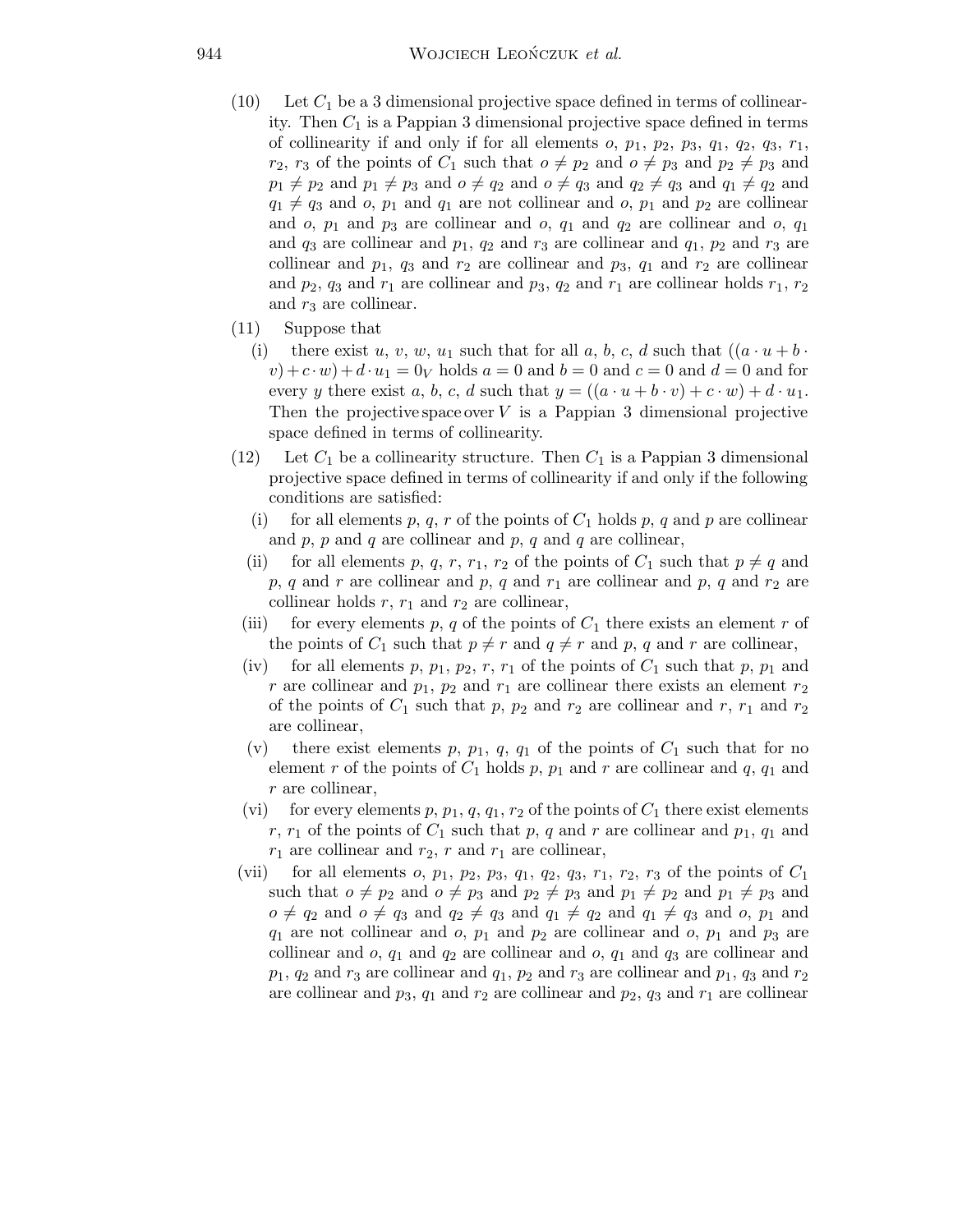and  $p_3$ ,  $q_2$  and  $r_1$  are collinear holds  $r_1$ ,  $r_2$  and  $r_3$  are collinear.

(13) For every  $C_1$  being a collinearity structure holds  $C_1$  is a Pappian 3 dimensional projective space defined in terms of collinearity if and only if  $C_1$  is a Pappian at least 3 dimensional projective space defined in terms of collinearity and for every elements p,  $p_1$ ,  $q$ ,  $q_1$ ,  $r_2$  of the points of  $C_1$ there exist elements r,  $r_1$  of the points of  $C_1$  such that p, q and r are collinear and  $p_1$ ,  $q_1$  and  $r_1$  are collinear and  $r_2$ , r and  $r_1$  are collinear.

A Fanoian 3 dimensional projective space defined in terms of collinearity is called a Fano-Pappian 3 dimensional projective space defined in terms of collinearity if:

(Def.4) Let *o*,  $p_1$ ,  $p_2$ ,  $p_3$ ,  $q_1$ ,  $q_2$ ,  $q_3$ ,  $r_1$ ,  $r_2$ ,  $r_3$  be elements of the points of it. Suppose that

 $(i)$   $o \neq p_2$ ,

- (ii)  $o \neq p_3$ ,
- (iii)  $p_2 \neq p_3$ ,
- (iv)  $p_1 \neq p_2$ ,
- (v)  $p_1 \neq p_3$ ,
- (vi)  $o \neq q_2$ ,
- (vii)  $o \neq q_3$ ,
- (viii)  $q_2 \neq q_3$ ,
- $(ix)$   $q_1 \neq q_2,$
- $(x)$   $q_1 \neq q_3$ ,
- (xi) o,  $p_1$  and  $q_1$  are not collinear,
- (xii)  $o, p_1$  and  $p_2$  are collinear,
- (xiii) o,  $p_1$  and  $p_3$  are collinear,
- (xiv) o,  $q_1$  and  $q_2$  are collinear,
- $(xv)$  o,  $q_1$  and  $q_3$  are collinear,
- (xvi)  $p_1$ ,  $q_2$  and  $r_3$  are collinear,
- (xvii)  $q_1$ ,  $p_2$  and  $r_3$  are collinear,
- (xviii)  $p_1$ ,  $q_3$  and  $r_2$  are collinear,
- (xix)  $p_3$ ,  $q_1$  and  $r_2$  are collinear,
- $(xx)$  p<sub>2</sub>, q<sub>3</sub> and  $r_1$  are collinear,
- (xxi)  $p_3$ ,  $q_2$  and  $r_1$  are collinear.

Then  $r_1$ ,  $r_2$  and  $r_3$  are collinear.

The following propositions are true:

(14) Let  $C_1$  be a Fanoian 3 dimensional projective space defined in terms of collinearity. Then  $C_1$  is a Fano-Pappian 3 dimensional projective space defined in terms of collinearity if and only if for all elements  $o, p_1, p_2, p_3$ ,  $q_1, q_2, q_3, r_1, r_2, r_3$  of the points of  $C_1$  such that  $o \neq p_2$  and  $o \neq p_3$  and  $p_2 \neq p_3$  and  $p_1 \neq p_2$  and  $p_1 \neq p_3$  and  $o \neq q_2$  and  $o \neq q_3$  and  $q_2 \neq q_3$  and  $q_1 \neq q_2$  and  $q_1 \neq q_3$  and o,  $p_1$  and  $q_1$  are not collinear and o,  $p_1$  and  $p_2$ are collinear and  $o, p_1$  and  $p_3$  are collinear and  $o, q_1$  and  $q_2$  are collinear and  $o$ ,  $q_1$  and  $q_3$  are collinear and  $p_1$ ,  $q_2$  and  $r_3$  are collinear and  $q_1$ ,  $p_2$ and  $r_3$  are collinear and  $p_1$ ,  $q_3$  and  $r_2$  are collinear and  $p_3$ ,  $q_1$  and  $r_2$  are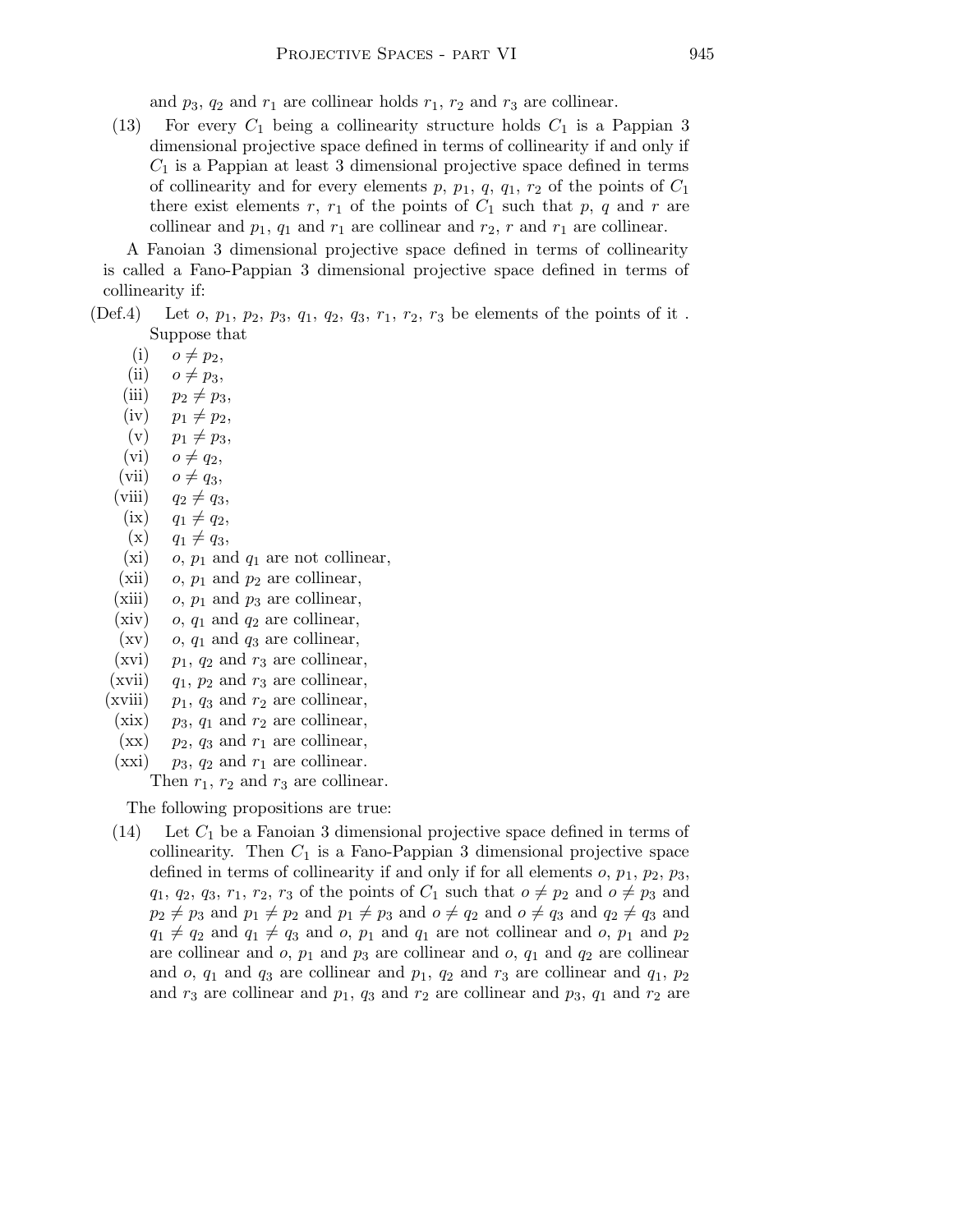collinear and  $p_2$ ,  $q_3$  and  $r_1$  are collinear and  $p_3$ ,  $q_2$  and  $r_1$  are collinear holds  $r_1$ ,  $r_2$  and  $r_3$  are collinear.

- (15) Suppose that
	- (i) there exist u, v, w, u<sub>1</sub> such that for all a, b, c, d such that  $((a \cdot u + b \cdot u))$  $(v)+c \cdot w$  +  $d \cdot u_1 = 0_V$  holds  $a = 0$  and  $b = 0$  and  $c = 0$  and  $d = 0$  and for every y there exist a, b, c, d such that  $y = ((a \cdot u + b \cdot v) + c \cdot w) + d \cdot u_1$ . Then the projective space over  $V$  is a Fano-Pappian 3 dimensional projective space defined in terms of collinearity.
- (16) Let  $C_1$  be a collinearity structure. Then  $C_1$  is a Fano-Pappian 3 dimensional projective space defined in terms of collinearity if and only if the following conditions are satisfied:
	- (i) for all elements p, q, r of the points of  $C_1$  holds p, q and p are collinear and  $p$ ,  $p$  and  $q$  are collinear and  $p$ ,  $q$  and  $q$  are collinear,
	- (ii) for all elements p, q, r, r<sub>1</sub>, r<sub>2</sub> of the points of  $C_1$  such that  $p \neq q$  and p, q and r are collinear and p, q and  $r_1$  are collinear and p, q and  $r_2$  are collinear holds  $r, r_1$  and  $r_2$  are collinear,
	- (iii) for every elements p, q of the points of  $C_1$  there exists an element r of the points of  $C_1$  such that  $p \neq r$  and  $q \neq r$  and p, q and r are collinear,
	- (iv) for all elements p,  $p_1$ ,  $p_2$ , r,  $r_1$  of the points of  $C_1$  such that p,  $p_1$  and r are collinear and  $p_1$ ,  $p_2$  and  $r_1$  are collinear there exists an element  $r_2$ of the points of  $C_1$  such that p,  $p_2$  and  $r_2$  are collinear and r,  $r_1$  and  $r_2$ are collinear,
	- (v) for all elements  $p_1$ ,  $r_2$ ,  $q$ ,  $r_1$ ,  $q_1$ ,  $p$ ,  $r$  of the points of  $C_1$  such that  $p_1$ ,  $r_2$  and q are collinear and  $r_1$ ,  $q_1$  and q are collinear and  $p_1$ ,  $r_1$  and p are collinear and  $r_2$ ,  $q_1$  and p are collinear and  $p_1$ ,  $q_1$  and r are collinear and  $r_2$ ,  $r_1$  and r are collinear and p, q and r are collinear holds  $p_1$ ,  $r_2$  and  $q_1$ are collinear or  $p_1, r_2$  and  $r_1$  are collinear or  $p_1, r_1$  and  $q_1$  are collinear or  $r_2$ ,  $r_1$  and  $q_1$  are collinear,
	- (vi) there exist elements p,  $p_1$ ,  $q$ ,  $q_1$  of the points of  $C_1$  such that for no element r of the points of  $C_1$  holds p,  $p_1$  and r are collinear and q,  $q_1$  and r are collinear,
- (vii) for every elements p,  $p_1$ ,  $q$ ,  $q_1$ ,  $r_2$  of the points of  $C_1$  there exist elements r,  $r_1$  of the points of  $C_1$  such that p, q and r are collinear and  $p_1$ ,  $q_1$  and  $r_1$  are collinear and  $r_2$ , r and  $r_1$  are collinear,
- (viii) for all elements  $o, p_1, p_2, p_3, q_1, q_2, q_3, r_1, r_2, r_3$  of the points of  $C_1$ such that  $o \neq p_2$  and  $o \neq p_3$  and  $p_2 \neq p_3$  and  $p_1 \neq p_2$  and  $p_1 \neq p_3$  and  $o \neq q_2$  and  $o \neq q_3$  and  $q_2 \neq q_3$  and  $q_1 \neq q_2$  and  $q_1 \neq q_3$  and  $o, p_1$  and  $q_1$  are not collinear and o,  $p_1$  and  $p_2$  are collinear and o,  $p_1$  and  $p_3$  are collinear and  $o, q_1$  and  $q_2$  are collinear and  $o, q_1$  and  $q_3$  are collinear and  $p_1$ ,  $q_2$  and  $r_3$  are collinear and  $q_1$ ,  $p_2$  and  $r_3$  are collinear and  $p_1$ ,  $q_3$  and  $r_2$ are collinear and  $p_3$ ,  $q_1$  and  $r_2$  are collinear and  $p_2$ ,  $q_3$  and  $r_1$  are collinear and  $p_3$ ,  $q_2$  and  $r_1$  are collinear holds  $r_1$ ,  $r_2$  and  $r_3$  are collinear.
- (17) Let  $C_1$  be a collinearity structure. Then  $C_1$  is a Fano-Pappian 3 dimensional projective space defined in terms of collinearity if and only if the